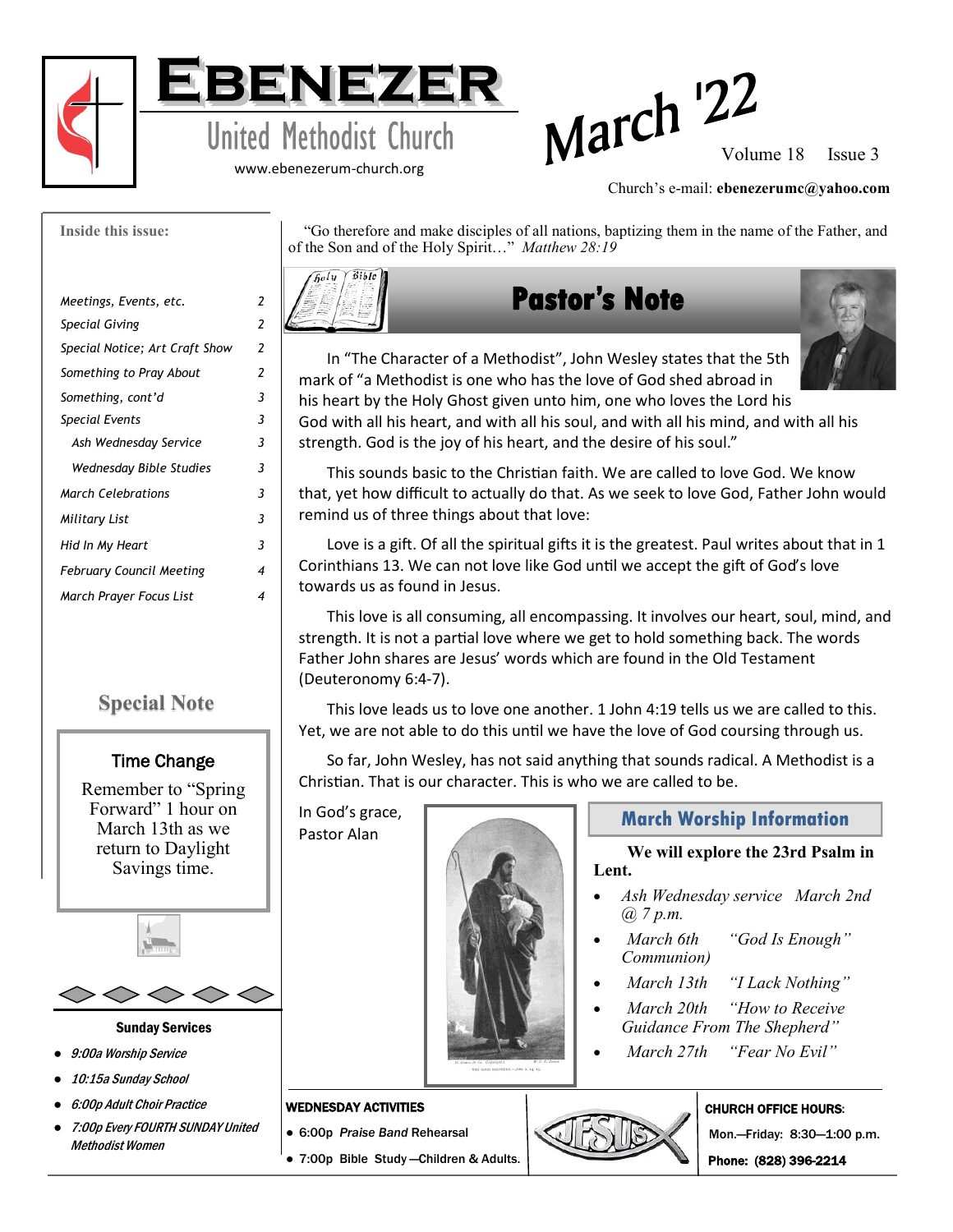

# **Prayer Group**

**Tuesdays at 6:00 p.m.** our weekly prayer group meets. You may call the office or email us prayer requests at ebenezerumc@yahoo.com.

# **Wesley Class Meetings**

Classes meet on **Tuesdays at 7:00 p.m.**

# **Safe Sanctuary Training**

If you work with our children or youth, there will be a training/review related to our Safe Sanctuaries policy on **March 19th at 9 a.m.**

# **Food Ministry**

*The Lord's Supper Ministry* will deliver their next meal on **Monday, March 21 at 5:00 p.m**.

# **Seniors Gathering**

Our Senior citizens are invited to another morning of fellowship with meal on **Tuesday, March 22nd at 11:00 a.m.** (Unconfirmed)

# **Church Council**

**Next Council meeting is on Sunday, March 27at 4:00 p.m.** 

## **United Methodist Women**

The UMW will meet on **Sunday, March 27 at 6:00 p.m.** All women of the church are invited to participate.

### **Special Notice**

Art & Crafts Show coming in April. Show and sell your art or crafts. Enjoy a poor man's supper for a donation. More info to come.

# **Special Giving**

We gratefully acknowledge these special gifts received in *February:*

**In Memory of Lillie Johnson by:** Delores, Bill, & Gary Paul Campbell

**In Honor of Gary Paul Campbell's 45 Birthday on March 6 by:** Delores and Bill Campbell

# **Meetings, Events, etc.** Something to Pray About by Cindy Sears

*Let us not give up meeting together, as some are in the habit of doing, but let us encourage one another—and all the more as you see the Day approaching.* 

*—*Hebrews 10:25 NIV

CHURCH **BENEFITS** 

What is church all about? Why do we do it? There are many answers that can be given to those two questions. But what does God say about it in his Word? As seen above, God says through the writer of Hebrews that we should "not give up meeting together." The reason given for why is so that we can "encourage one another." Doesn't everyone need encouragement?

What do you think God's attitude is toward those who do not attend? The church is described as being the bride of Christ. Paul wrote in 2 Corinthians 11:2, "I am jealous for you with a godly jealousy. I promised you to one husband, to Christ, so that I might present you as a pure virgin to him." Doesn't the neglect of the church signify that your love for Christ is cold or cooling? If you love Christ, why would you not love to be with his people, your brothers and sisters in Christ? Even if some of them are hard to take, they are family, and we are called to "love one another." (A new command I give you: Love one another. As I have loved you, so you must love one another. By this all men will know that you are my disciples, if you love one another." (John 13:34-35 NIV)

Another reason to attend church is that a whole body can do more than one part of the body. How much can you contribute to the work of the kingdom by yourself? "Now you are the body of Christ, and each one of you is a part of it." (1 Corinthians 12:27 NIV) Banded together, we can reach more people with the gospel message; we can pool our money and other resources, and do much more than an individual can, no matter how well off, resourceful, or strong that person may be.

If you say that you follow Jesus, remember that he modeled corporate worship. In Luke 4:16, we read, "[Jesus] went to Nazareth, where he had been brought up, and on the Sabbath day he went into the synagogue, as was his custom. And he stood up to read." (emphasis added) This is something that he did regularly. Are you attending regularly? Is it your custom to come to church?

Those are some of the ways God has pointed to church attendance (Christianity's replacement for the synagogue) in his Word. There appears to be an obligation to attend and serve within a local body of Christ. Now let's look at the benefits to us of doing so.

There are spiritual benefits for you and your family when you attend church on a regular basis. You have a chance to sit and be quiet, to let the world alone, and make the troubles you may have take a back seat for a few minutes while you concentrate on your Lord. This helps to remind you of who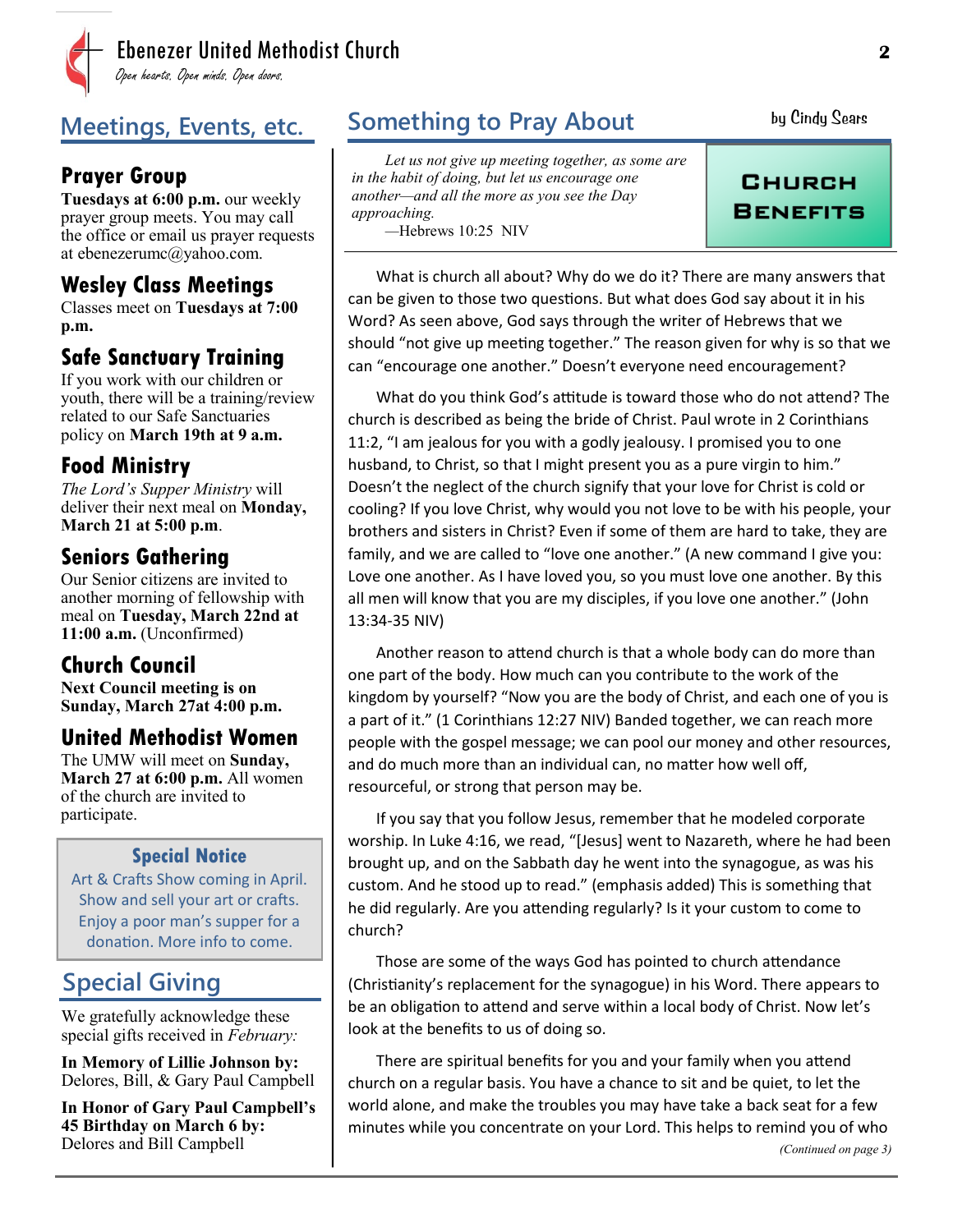

# Ebenezer United Methodist Church **<sup>3</sup>**

Open hearts. Open minds. Open doors.

# **Something, cont'd**

is truly in charge of the world. It helps you to remember the times when God helped you. It helps you know that God is by your side, and that you are not alone. It gives you a feeling of gratitude; and that attitude can make all the difference in the world as you live in this crazy, mixed up world.

And there are physical benefits, too. From a greater calm in crises, to a more hopeful and joyful attitude (after all we are bound for heaven and know that God wins in the end). And the church is here to help—with encouragement, with pooled resources, with prayer and supplication. The church is hampered in helping people that it does not know. Attending church services and classes on a regular basis helps the church body to get to know you, and you to know your fellow believers; so that when a need arises the church can help, and you can know that they are willing to help.

And the greatest benefit of all is knowing that you are contributing to the preaching and teaching of God's Word; the spreading of the gospel message to a lost and dying world, that helps lift people up, and helps save them from eternal judgment; and to the sharing of God's love to those looking for love in all the wrong places. As the hymn says:

"Christ needs the church, to live and tell his story, to praise his love and marvel at his trust, till, bathed in light, awakened from the dust, we walk with God, alive in grace and

glory." (UM Hymnal, #590, Christ Loves the Church) Come and worship with us. The door is open. Come.

(Thanks to Allan Paar, youtuber, for references and subject matter.)

### **Special Events**

### Ash Wednesday Service

We will have a service on Ash Wednesday to begin the Season of Lent. Below is an Invitation to the Observance of Lenten Discipline:

*Dear bothers and sisters in Christ: the early Christians observed with great devotion the days of our Lord's passion and resurrection, and it became the custom of the Church that before the Easter celebration there should be a forty-day season of spiritual preparation. During this season converts to the faith were prepared for Holy Baptism. It was also a time when persons who had committed serious sins and had separated themselves from the community of faith were reconciled by penitence and forgiveness and restored to participation in the life of the Church. In this way the whole congregation was reminded of the mercy and forgiveness proclaimed in the gospel of Jesus Christ and the need we all have to renew our faith. I invite you, therefore, in the name of the Church, to observe a holy Lent: by self-examination and repentance; by prayer, fasting, and self-denial; and by reading and meditating on God's Holy Word.*

# Wednesday Bible Studies Return

We will resume our regular Wednesday evening Bible study meeting for adults and children on **March 16th at 7:00 p.m.** Anyone may attend these sessions. We invite you to come and study the Word of God with us.

### **M a r c h C e l e b r a t i o n s**



- **1st—Charlie Mullinax**
- **2nd—Gary Paul Campbell**
- **7th—Trena Wilson**
- **7th—Kim Knepp**
- **8th—Judy McCrary**
- **10th—Bryan Turner**
- **13th—Clair Gilbert**
- **14th—Wayne Ellis**
- **14th—Jerry Helton**
- **16th—Rachel Kersey**
- **16th—Sarah Christas**
- **17th—Jimmy Stone**
- **20th—Tracy McRary**
- **25th—Jordan Ellis**
- **28th—Amanda Coffey**
- **29th—Cindy Sears**
- **30th—Shawn Baker**

 $\bigoplus$ appy  $\mathcal{A}$ nniver $\mathcal{S}$ ary $\mathcal{I}$ 

- **2nd—Kyle & Patty Toliver**
- **24th—Dylan & Vicky Baker**

### **Our Military**

**Ricky Garland Trey Hefner Shane McRary Jamie Mullinax Michael Potts Hunter Tolbert**



Please pray for the men and women who protect our freedoms.

### **How do I hide God's word in my heart? Memorize it!**

The LORD is my shepherd; I have everything I need...Even if I go through the deepest darkness, I will not be afraid, LORD, for you are with me. Psalm 23:1,4a GNT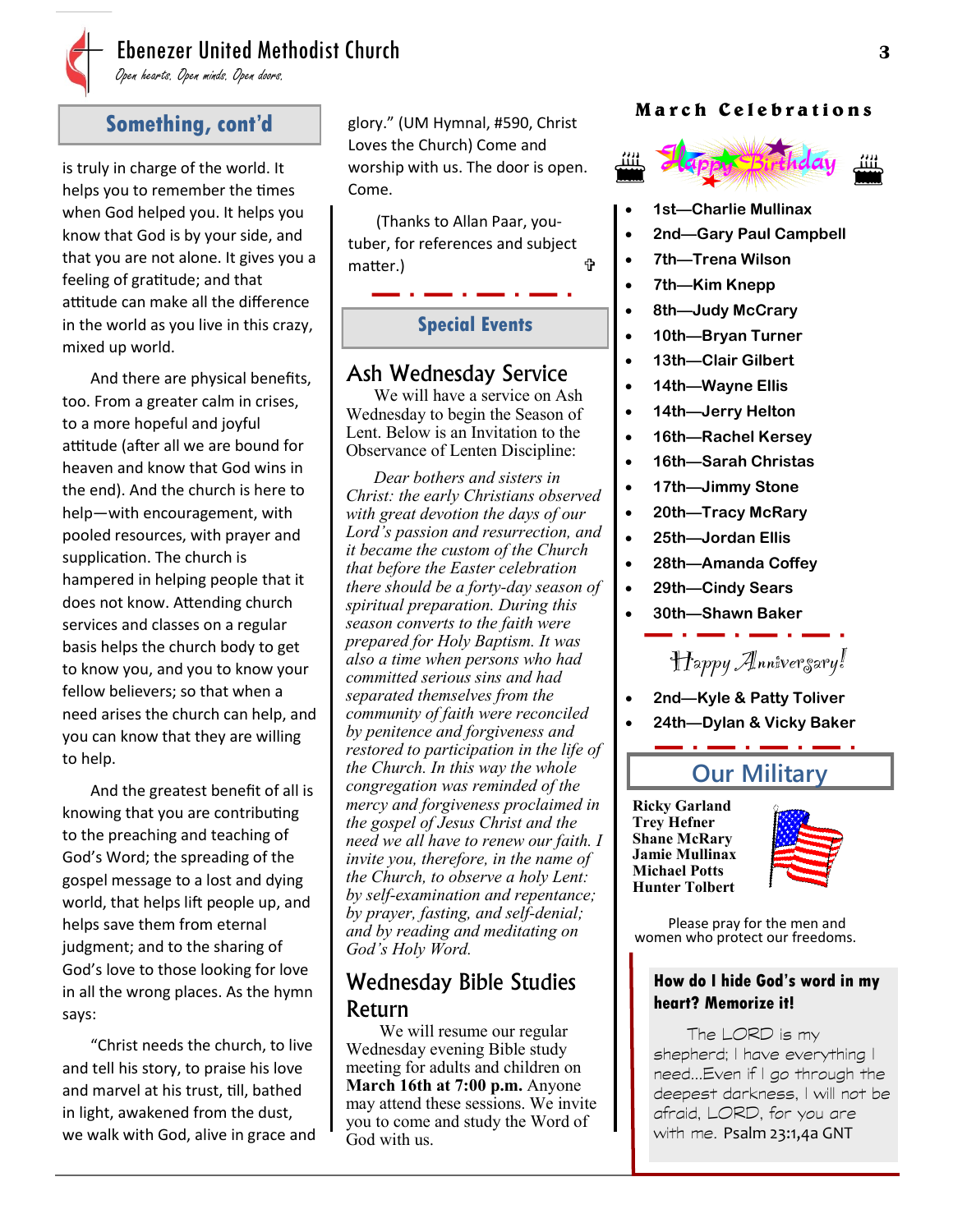

### **Church Council Minutes for February 27, 2022**

Attendees: Rev. Alan I. Gaylord, Marsha McRary (Council Chair), Irene Austin (Financial Secretary), Becky Clark, Kim Ellis, Roy Hamby (SPPRC Chair), Bleaka Hollar (Lay Leader), JoAnn Knepp, Judy McCrary, Linda Moretz, Cindy Satterwhite, Cindy Sears, and Kenny Silver.

Marsh McRary, called the meeting to order, and read from Mark 12:25-27, 16:15-16. She reminded us that we believe in the Resurrection of Jesus and look forward to our own resurrection. Opening prayer was given by Marsha.

The minutes from the January Council meeting were read and approved.

### **Finance Report by Irene Austin**

We are spending more than we are receiving, but still remain okay.

There was some discussion about being more proactive in finding and helping people in financial need in our church and community with the Thank Bank money, and the barbecue monies. If you know of someone one in need, please contact the pastor or the church office with the request. The barbecue funds are for people with medical bills. Please contact Bleak Hollar with that specific need.

### **Trustees Report by Monte Hollar per Bleaka**

The latest roof leak has been sealed, and needed painting was done for about \$3,000. The septic tank at the parsonage was pumped; new door locks installed. Roof leak splotches have been painted over.

### **SPPR Committee Report by Roy Hamby**

The committee has provided copies of the updated pianist contract to the church office, the pianist, and others who needed copies

### **Old Business:** None

**New Business:** Linda Moretz

wanted to remind people to make sure that the water to the outdoor faucet in the kitchen is turned off after use, because the outdoor faucet is leaking. Bleaka will inform Monte and have that checked to see why it will not turn off completely.

### **Pastor's Report**

Pastor Alan will conduct more meetings with the adult Sunday school classes in March to talk about where we need to go from here. Please be ready to provide ideas for increasing our ministries and growing the church.

The pastor then presented the final list of 12 names for the membership audit. All names were accepted to receive the audit letter.

We will continue with our time of directed prayer, with the prayer concern for each week placed in the week's bulletin, on our website home page, and the full list for March in the newsletter.

Pastor Alan brought up the idea of a *Discovery Team* to look over materials related to the proposed Global Methodist Church, and relating to the eventual break-up of the UMC. Please be praying about this process and how we as a church will deal with it.

Relating to our Youth Ministry, Pastor Alan wants to have a summer program that will meet on Thursdays in June (9,16,23,30) and July (7,14,21,28). The time will be divided between service projects and fun activities. Some of the ideas presented were: volunteer work at SCCM, church clean up, yard work for community members, Finding Hope Thrift Store, Yokefellow, Carowinds Trip, Sunrise on the Parkway, Hike @Lakeside Park, Bike ride on the Lenoir Greenway, swimming. If you have some ideas, please let Pastor Alan know.

The pastor will be attending a zoom training on a Simplified

Structure for the administration of a church on March 22nd.

We received a Certificate for the full payment of our UMC apportionments for 2021.

**Safe Sanctuaries Training is set for March 19th at 9:00 a.m.**  Anyone who works with our children and youth needs to be present at this training. **Wednesday night Bible study is schedule to resume on March 16th,** which will be after the time change; so everyone should be able to get here and back before night falls.

Pastor Alan announced that his membership is being transferred to the WNCC Annual Conference this year. He will be on vacation on April 18th to April 24th, and at a sermon retreat May 5-7, 2022.

Roy Hamby closed the meeting with prayer. **Next Council meeting is scheduled for March 27 at 4:00 p.m.**

Minutes by Cindy Sears

The foundations of civilization are no stronger and nor more enduring than the corporate integrity of the homes on which they rest. If the home deteriorates, civilization will crumble and fall.

— BILLY GRAHAM

### **Prayer Focus for March**

As part of our period of prayer and discernment called "From Homecoming to Easter" we are engaging in focused prayer each week. Here's the March schedule:

- $\blacklozenge$  February 27 March 5 *Sunday School*
- March 6 March 12 *UMW*
- March 13 March 19 *UMM*
- $\blacklozenge$  March 20 March 26 *Youth Ministry*
- March 27 April 2 *Children's Ministry*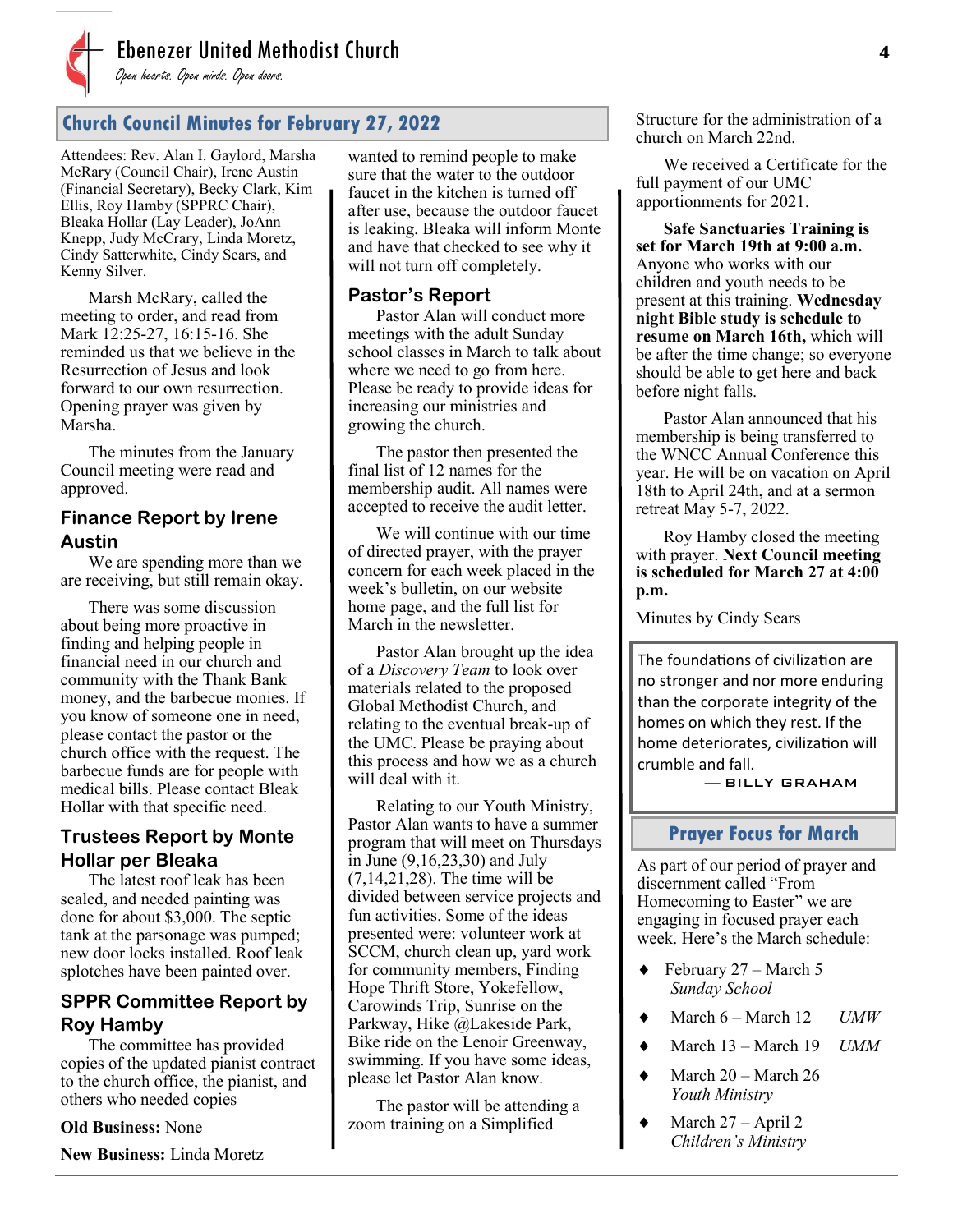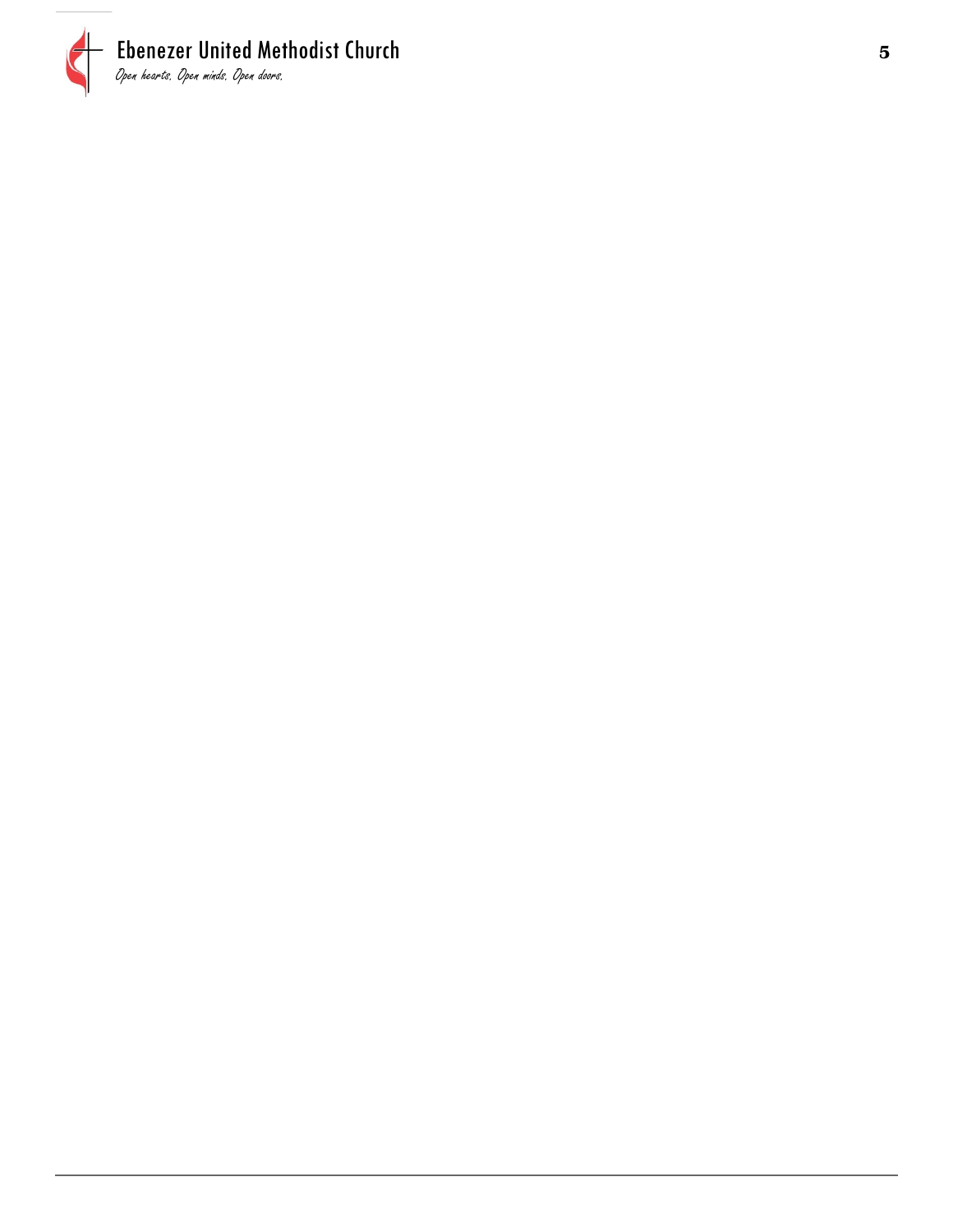